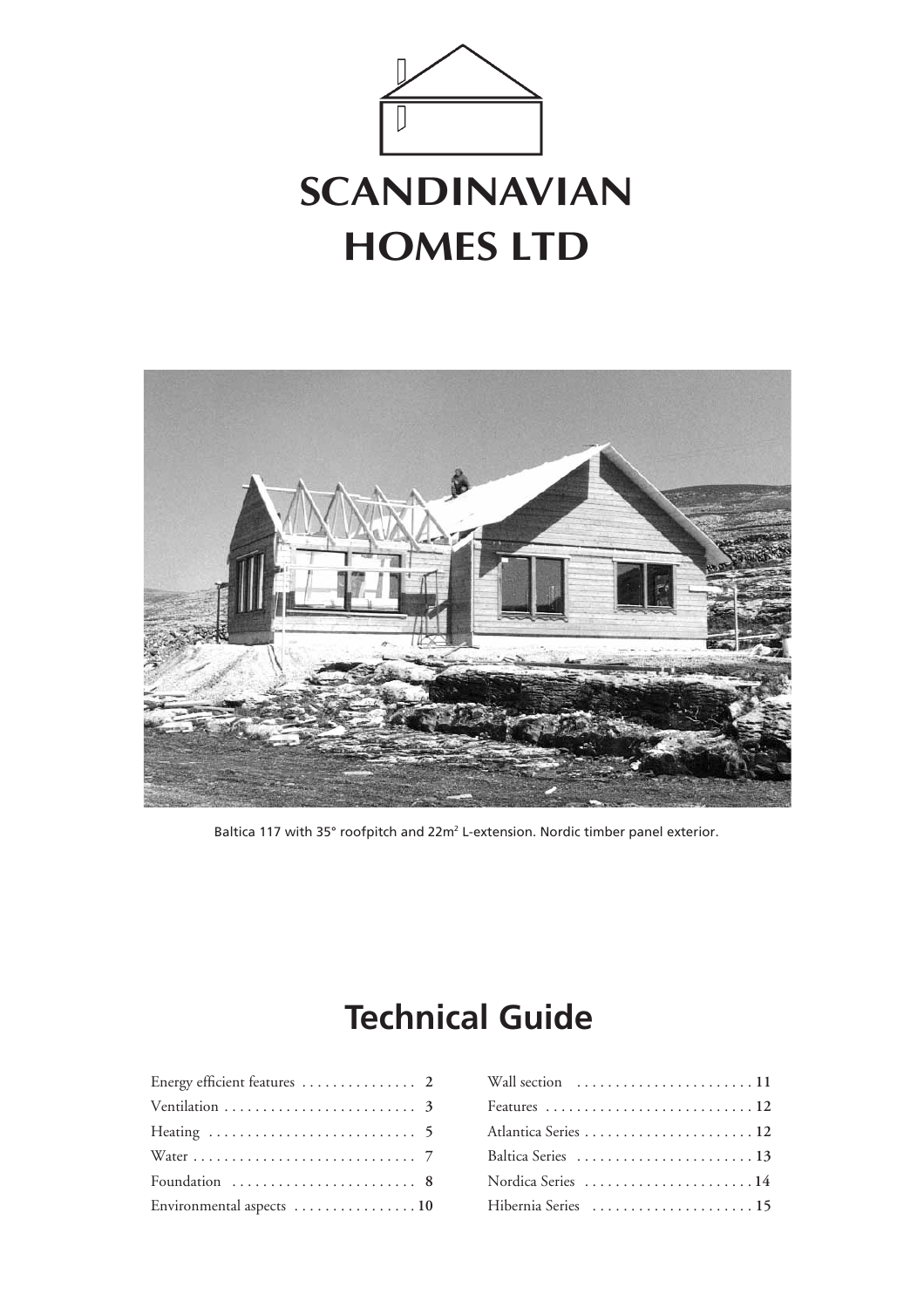# **Energy efficient features**

An energy efficient house functions as a system. When all parts of the system are designed to be compatible, each operates more effectively and efficiently. In a house with a leaky building envelope, neither the insulation nor a well designed and installed ventilation and heat-recovery system will function advantageously. Similarly, a building with a very tight envelope will not be energy efficient without sufficient insulation of the walls, windows, floors and roof.

- Dry construction
- 145mm (6") insulation in walls
- 400mm (16") insulation over ceiling
- Concrete foundation insulated around and under
- Triple glazing
- Controlled ventilation

#### **Moisture**

Strong driving rain and wet ground conditions helps water to penetrate houses. These problems can only be solved at the construction stage of a building. There are many ways for moisture to enter a building:

Through the wall, if the wall is constructed of materials that can soak moisture.

Our exterior wall is a dry construction with a ventilation cavity inside the cladding through which air can flow freely. The actual wall always stays dry and the cladding will dry from both inside and outside after each rainfall.

• Between window/door frames and wall, if the construction method does not prevent it.

Our timber framed windows will expand and contract in harmony with the timber framed wall. Factory installed flashings made of galvanised & plastic coated steel ensures no leaks.

• Through the foundation, if the construction method does not prevent it.

A Scandinavian Homes foundation has clean broken stones under the slab for good drainage. Condensation takes place on the cold side of an insulated construction and moisture transport moves from the warm side, down through the insulation into the hard-core. Your floor will be dry and warm. This will be achieved only if the right type and amount of insulation is carefully installed under and around the concrete slab.

Wind presses water up under the roof-tiles and in under the felt unless it is thoroughly fixed.

Our solution to this is to install a structurally very solid roof construction. Solid timber sarking is covered with a permeable mineral felt. The felt is overlapping and closely nailed. Counter battens as well as tile battens ensures good ventilation between felt and roof tiles. Good ventilation is achieved between the sarking and the insulation with a ventilation gap along the length of the entire building on both sides. A galvanised steel rodent stopper and insect mesh is installed in this gap.

#### **Walls and roof**

The most basic characteristic of an energy efficient house is highly insulated roof and walls. A house can be insulated to very high levels by applying insulation at ceiling joist level. Scandinavian Homes houses have 400mm mineral wool insulation at this point. (Irish building regulation requires 150mm). The walls usually have 145mm of mineral wool wall insulation. It is fire-proof, non-toxic and non-biodegradable.

#### **Floors**

The amount of insulation required in floors varies depending on the type of floor and foundation used. At Scandinavian Homes we use a concrete slab, insulated around the circumference with our special base unit and from below with 60-120mm expanded polystyrene and extruded polyurethane.

#### **Windows and doors**

Because windows and doors make up such a large proportion of the facade of a building, they play a considerable part in determining it's energy requirements. Night time

transmission losses through windows represent a major portion of heat losses during the winter. Our triple glazed windows and thermally insulated doors are of rigid construction to prevent warping. Effective seals ensure a tight fit. The windows are made up of three panes of 4mm glass with two 12mm cavities. One pane is coated with a low emission shield which lets short-wave radiation, i.e. light through but which acts as a barrier for long wave radiation, i.e. heat. The cavities are filled with argon gas which further improves their performance. A higher indoor window surface temperature is achieved and it is no longer necessary to place radiators under windows to avoid draughts from cold window surfaces. Within the external doors there are steel sheets on both sides of a double, insulated framework. The steel sheet not only prevents the spread of humidity but also makes sure that the door does not warp or twist.

#### **Airtightness**

By making buildings as airtight as possible, draughts caused by leaks in the building envelope are eliminated. Good airtightness reduces the amount of noise, dust, pollen etc. that enters the building. More importantly, it is one of the most cost effective ways of increasing the energy efficiency of a building. An important prerequisite for achieving airtight construction is that the installation of the insulation and the air seals is carried out with great care to ensure that no gaps or splits occur in the airtight layer. Even small gaps can result in the admission of air leading to energy wastage. Air/vapour control membranes consisting of high quality 0,2mm polythene film are applied on the inside of the building envelope. It is important that the membrane has overlapped and sealed joints and that all necessary penetrations from pipes and ducts are carefully sealed. The polythene membrane also obviates the risk of condensation within the wall structure. Airtightness and ventilation go hand in hand. An airtight building must be properly ventilated to provide fresh air to the occupants – see chapter on ventilation.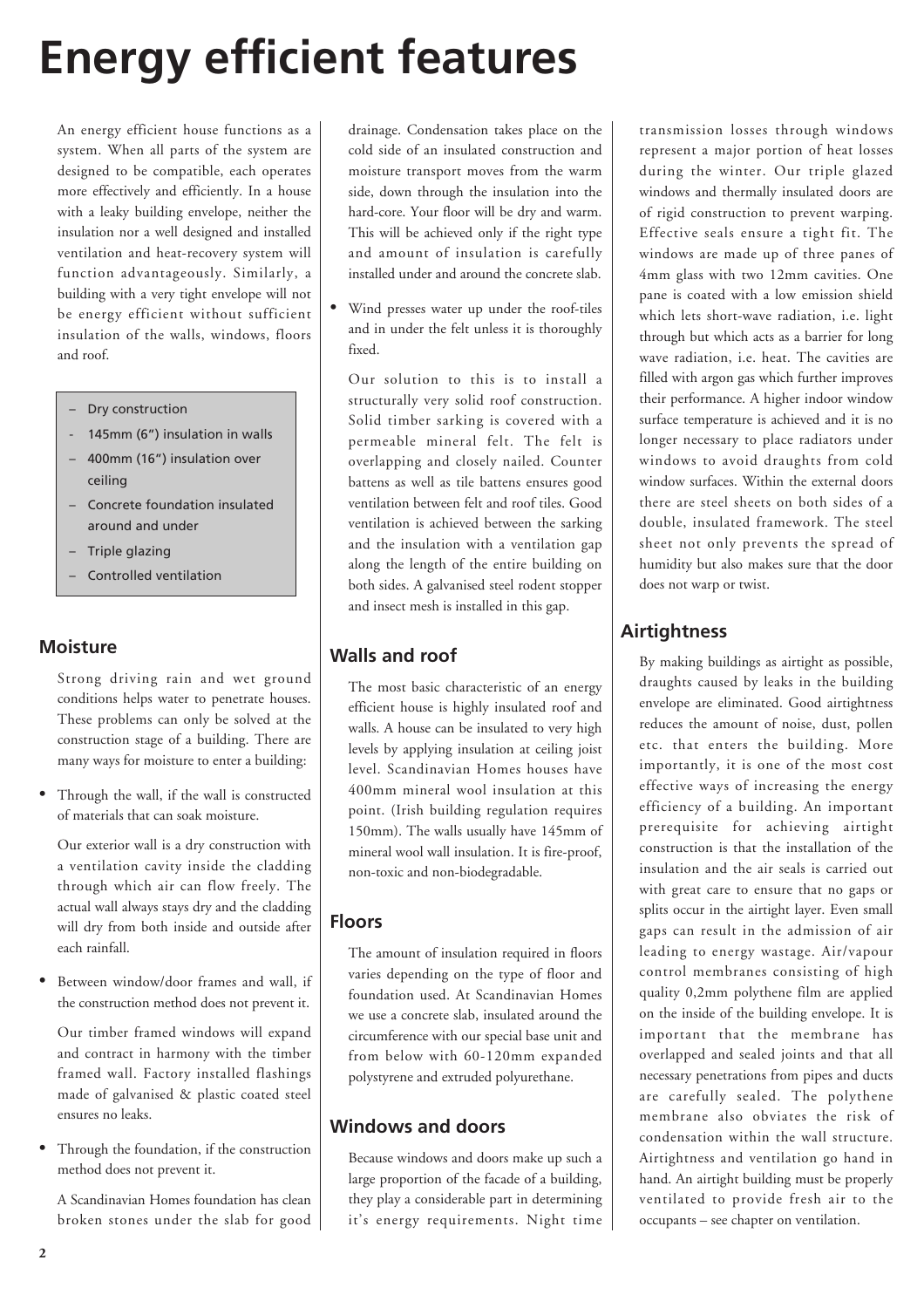# **Ventilation**

#### **Indoor air quality**

Most people spend more than 90% of their time indoors, most of that in their own home. The quality of indoor air is vitally important for our health. All buildings need good ventilation in order to maintain high indoor air quality and a long life, especially damp masonry constructions and modern highly insulated buildings. A healthy indoor environment depends largely on the removal of contaminated air and an ample supply of fresh air. Provisions must be made for air entering, as well as for air leaving the building. The aim is to have a continuous supply of fresh air and a continuous extraction of stale air and to "recapture" the heat from the stale air before it leaves the building. These seemingly conflicting imperatives of energy preservation and ventilation can however be mastered with the use of a heat-recovery ventilation system.

### **Problems associated with poor ventilation**

| - Allergies | - Moisture           |
|-------------|----------------------|
| - Asthma    | - Damp stains        |
| - Radon     | - Condensation       |
| - Dustmites | - Deterioration      |
| - Mould     | of decor             |
| - Fungus    | - Smoke stains on    |
| - Headaches | ceiling and walls    |
| - Tiredness | $-$ Build up of dirt |

#### *Causes of poor air quality*

• High relative humidity inside house. Dustmites, fungus and mould occur when the relative humidity is above 70%, and/or if there is dampness in the house. The level of dampness and the relative humidity level are two separate but related issues. To dry out a damp floor or a damp wall, the water in liquid form must change to vapour and be ventilated away to the outside. Compare it with the drying of laundry on a line on a sunny and windy day (heat and ventilation), as opposed to doing it in a cold basement. If there is a low temperature inside a damp house, the water in the structure will evaporate slowly – especially if the rooms are not continuously ventilated. Turning up the heat in a damp house will only cause relative humidity levels to explode unless there is sufficient ventilation. Dampness in the structure of a building is largely dependent upon the construction method used. In a dry type of construction that is well-insulated and warm, the humidity levels will be much lower than in a masonry construction with low levels of insulation.

High relative humidity causes condensation on cold surfaces in the house, such as window panes, cold walls and uninsulated water pipes. Formaldehyde and other harmful substances are released at an even higher rate than usual when certain artificial building components such as flooring materials, chipboard, putty, adhesives, paints etc. come in contact with moisture.



Nordica 94 built together with an Atlantica 61.

• Emission of pollutants from various sources. A normal house contains a multitude of substances – paint or varnish on furniture and toys, flame retardants, detergents, chemical treatment of fabrics, the presence of cigarette smoke, use of antifungicides and of chemical fragrances etc. ... the list is endless. All substances constantly emit particles to the surrounding air. Under certain conditions, radon gas can enter houses from the ground below. All these particles and gases form a complex mix in the indoor air which presents unknown dangers for people. In the years to come, with increased levels of insulation and better sealed houses, the problems of radon, mould and a generally unhealthy indoor climate will be staggering if the ventilation of private houses is not improved.

#### **Conventional ventilation – the hole in the wall method**

#### *Natural convective ventilation*

In older buildings, air finds its way into the structure through chinks or other defects and is exhausted through vents or chimneys. The traditional open fireplace is a very ineffective source of heat, but under certain conditions it provides good air extraction in the room which it serves. Today, conventional houses usually rely on a 80x80mm wall-mounted vent to extract air in every room. Fresh air is expected to enter the building through the various cracks and gaps. The rate of ventilation depends on many factors. These include wind and temperature (highest ventilation in cold and windy weather), the occupant's windowopening habits and tendencies to seal off the vents to "stop the draught". Generally speaking there is poor ventilation in most weather conditions: virtually no ventilation at all when it is mostly needed (on still, humid days) and draughts in cold windy weather.

#### *Additional extractor fans*

In an attempt to solve the worst problems in bath and shower rooms, many houses today are equipped with fan extractors. The present building regulations encourage this solution. Wall-mounted extraction fans service WC and bathrooms. These extractor fans have to run for many hours a day in order to do the job properly, resulting in considerable heat-losses. (The fresh air is still supposed to enter the house through the cracks and gaps!)

#### **Heat-recovery ventilation system**

#### *Fresh air*

A constant replacement of all air, with as little heat loss as possible, is the ideal condition for all houses. When the sole concern is fresh air, simple fans may be used to continuously exhaust stale air from specific rooms, with fresh air entering through controllable slots in external walls. However the higher the price of energy, the more economically attractive the concept of heat-recovery. A heat-recovery ventilation system without an air-heater does not provide any "new" heat – it only saves existing heat. To heat the house, any source or form of heat, such as underfloor heating, radiators, stoves, etc. run by oil, gas, sun, solid fuel or electricity may be used in conjunction with the system if necessary.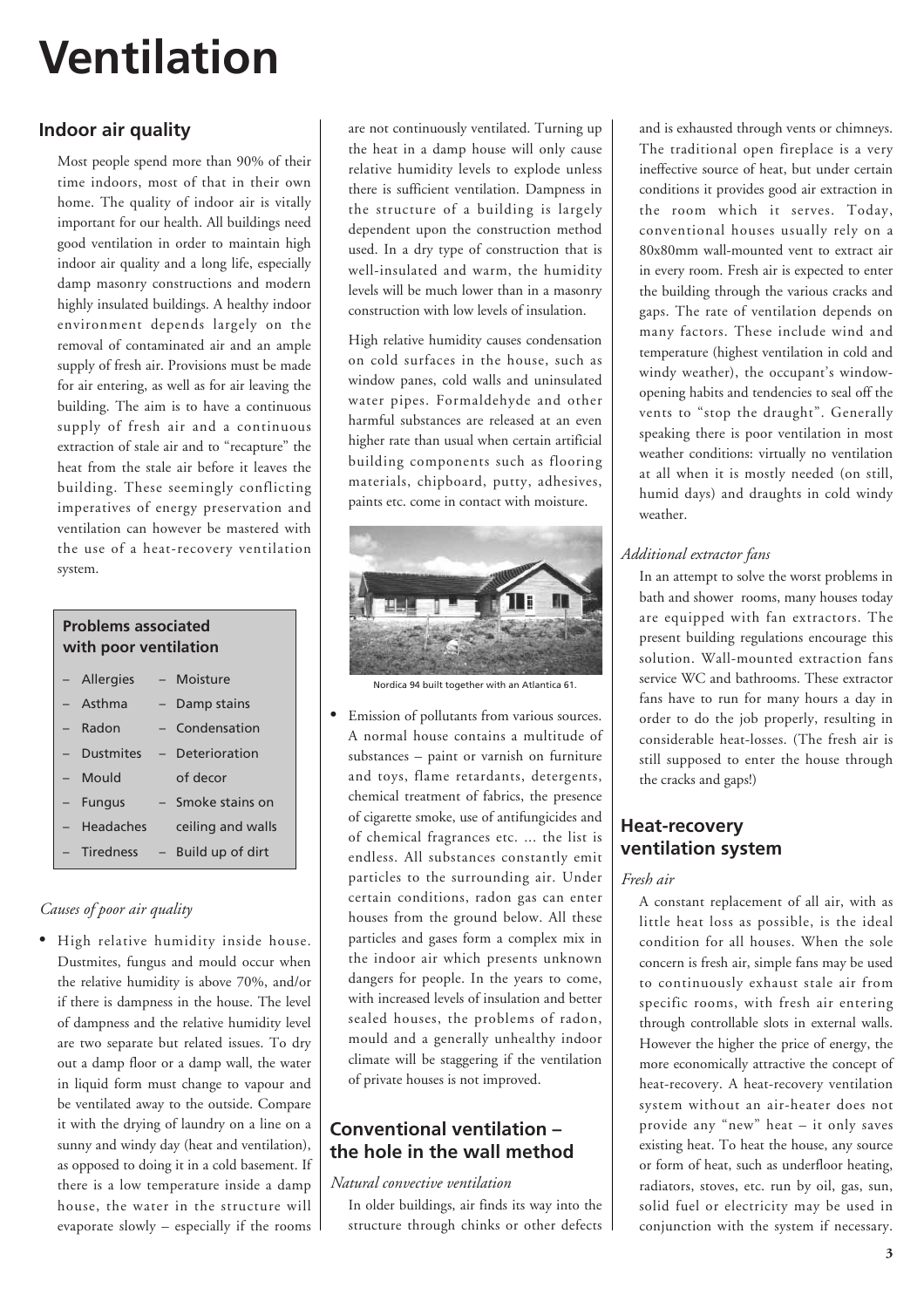

#### *TemoVex 480S ventilation unit*

Compact all in one ventilation and heat recovery unit.

The outer body is made of hot-dipped galvanised sheet metal with mineral wool insulation between the sheets.

The large counterflow heat exchanger has an average efficiency of 82%. A built-in bypass function makes it possible to cool the house when desired

The bag filters are of class EU5 for supply air and class EU3 for extract air.



#### *Location guide to 480S ventilation unit*

- 1. Door with magnetic ledges
- 2. Exhaust air filter
- 3. By-pass damper
- 4. Exhaust air fan
- 5. Supply air fan
- 6. Heat exchanger
- 7. Outdoor air filter
- 8. Access door
- 9. Adjustable feet
- 10. Condensation conductor
- 11. Control panel

A simple Scandinavian Homes heatrecovery ventilation system consists of a main-unit, steel air-ducts and ceiling vents which service all rooms in a building. The stale air is continuously extracted from ceiling vents in "dirty" rooms such as bath, laundry and kitchen. Before the stale air leaves the house, it will go through the heatrecovery unit where it releases its heat to (but does not mix with) the incoming air – so the fresh incoming air is heated for free. The preheated new air is then supplied to "clean" living areas and bedrooms through ceiling vents. The air-flow is directed from "clean" to "less clean" rooms so that all parts of the building are constantly supplied with fresh pre-heated air. The ventilation is balanced and controlled. The airflow rate for every room is carefully calculated. For example, a café with smokers needs a much faster rate of air-exchange than a bedroom. Air flows are measured in m3/h, or litres/second.

#### *Dry result*

With proper ventilation a house stays dry. Many problems caused by moisture such as mould, fungus growth and decor deterioration will be solved or at least improved with the installation of a heatrecovery ventilation system. With greatly reduced ventilation heat-losses, the temperature will increase and this helps the drying process. In shower and bathrooms, warm damp air is generated regularly. This air contains a lot of energy which is used in the heat-recovery process. First the heat from the warm damp air is transferred to the incoming air. Then the moisture in the warm damp air is condensed to water and this releases even more energy, which goes to towards further heating the incoming air.

#### *Energy savings*

The fact that the fresh new air is preheated in the heat exchanger at no cost is the obvious benefit. Another energy benefit is that a dryer house is easier to heat, and that a higher degree of comfort is achieved at a lower temperature when the moisture level is lower.

#### *Health benefits*

Constant extraction of exhaust air and constant supply of fresh air means that the levels of airborne pollutants are greatly reduced. Unhealthy particles and gases are quickly swept away outside before they have time to settle.

#### **Heat recovery unit**

The heat-recovery units from Scandinavian Ventilation Systems are designed to run at all times, day and night, all year round. They are equipped with heat exchanger banks, made of aluminium plates. Two adjacent plates form a narrow duct for either supply or exhaust-air. The supply-air passes through on one side of the plate and the exhaust-air on the other. The heat in the exhaust-air is transferred to the supply-air via the plate. When the exhaust-air condenses, the heat effect increases on the supply-air side. Condensed water on the exhaust side can freeze if the temperature drops to under –5°C, but this would not be of any concern in the mild Irish climate. The design of the heatexchanger allows no inter-leakage between the different media. For this reason, odours, bacteria and radondaughters in the exhaust air cannot contaminate the supply air. The Scandinavian Ventilation Systems main unit for domestic use is equipped with one or two large heat exchange banks. The efficiency grade is very high: 70–85%

#### *Service and cleaning*

The filters in the main-unit has to be inspected and cleaned or replaced 2-3 times per year. This is very important – otherwise the airflow will be reduced dramatically. The louver and mesh at the air-intake to the house should be inspected once a year and cleaned.

When damp air is being extracted from the house, condensation takes place inside the main unit. This is normal. The water should continuously drain away through a drain-pipe. If any water collects in the unit the drain pipe has to be checked and cleared.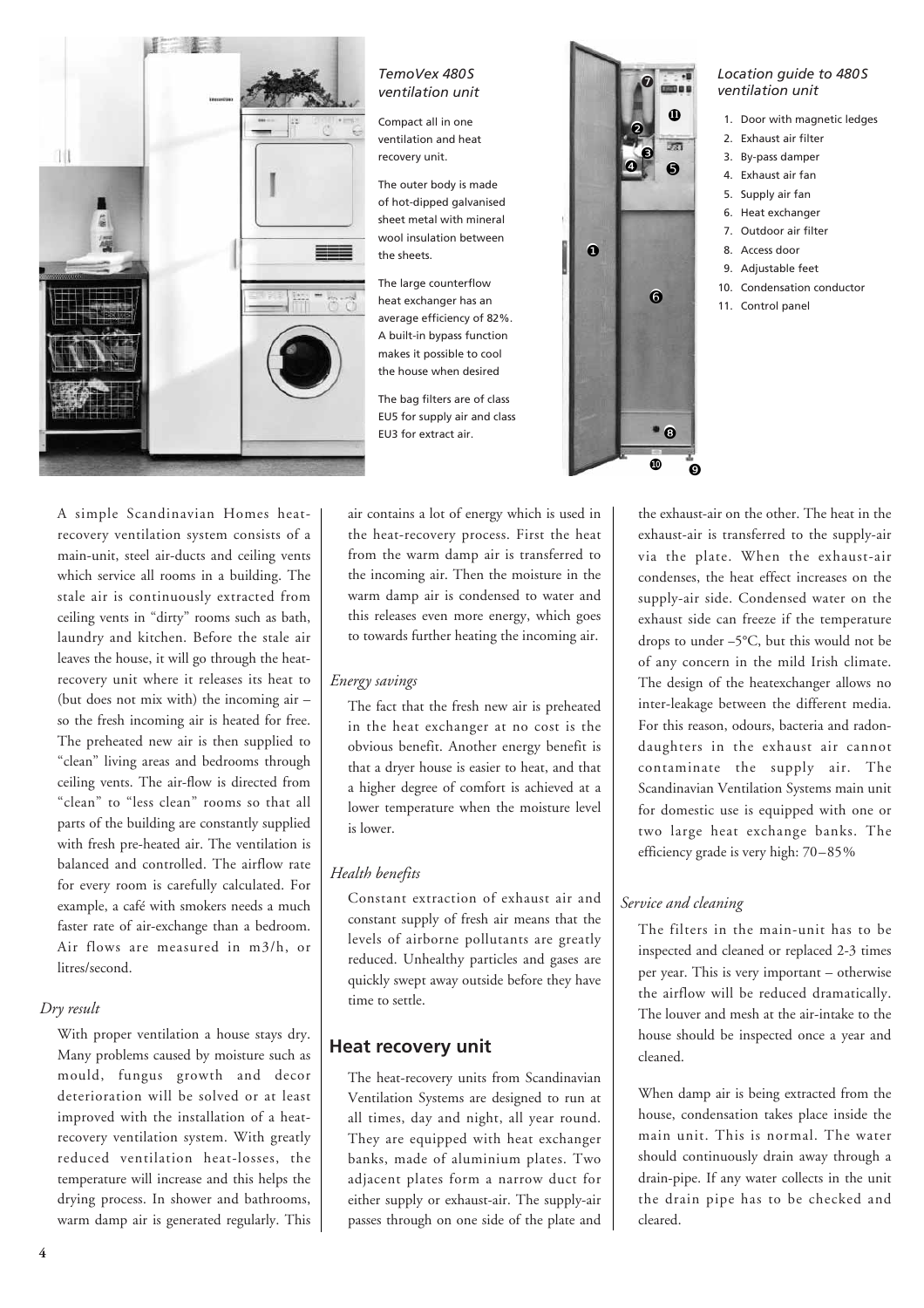Apart from this cleaning the heat-recovery unit requires no service or maintenance at all.

#### **Ducts and fittings**

The overall quality and long-term performance of a ventilation system depends on many factors, ranging from the overall system layout, to the quality of the different components. To help the air-flow through the system, we avoid using small diameter ducting. We use professional quality Spirotype galvanised steel ducts. For private houses the dimensions are: Ø100mm, Ø125mm, Ø160mm and Ø200mm. The ducts are rigid and made of solid steel and are smooth inside. Strong rigid components prevent collapsing of ducts and fittings if someone walks on them in the attic. The fittings, such as bends, T-pieces, mufflers and reducers feature built-in rubber seals to

make the system absolutely airtight. They are pressed from long-lasting galvanised steel. Air-leaks from badly taped and sealed connections are eliminated.

Specification for typical main unit in a private house: (Balanced ventilation, filters, air to air heat-recovery, installed in laundry room standing like a tall refrigerator)

| Flow range:  | $30 - 100$ $\frac{1}{s}$<br>$(100 - 350 \,\mathrm{m^3/h})$<br>Temp eff.grade: $75 - 85%$ | Weight:      | 90 kg                                      |  |
|--------------|------------------------------------------------------------------------------------------|--------------|--------------------------------------------|--|
|              |                                                                                          | Filters:     | Two bag-type class<br><b>EU5 &amp; EU3</b> |  |
| Insulation:  | Fire resistant hard<br>rockwool, 30 mm                                                   | Fans:        | Two radial type                            |  |
|              |                                                                                          | Fan motor:   | Two, 230 V, 0.8 A                          |  |
| Measurement: | 1900 x 430 x 600 mm<br>(h x w x d)                                                       | Connections: | Four $@160$ mm with<br>rubber seals        |  |

# **Heating**

The amount of heating needed in a house depends on many factors. There are heat losses – through walls, floors, windows & doors, roof , ventilation; there are also heat gains – sun through the windows, appliances such as refrigerators, heat generated by people. All these factors have to be taken into account when the type and size of the heating system is planned. Scandinavian Homes houses need comparably much less heat than other houses. This means that any source of heat and method of distribution can be considered.

#### **Ways of heating**

#### *Underfloor heating*

Possibly the most comfortable way of heating a home. The entire floor is turned into a low temperature heat store and the heat is released slowly into the house. Heated floors means that a wide choice of floor-cover materials can be used. When floor-heat is used it is important that the level of insulation under the slab is sufficient. There are two reasons for this. The obvious one is to prevent heat-losses downwards. The other reason has to do with moisture movements, as is explained in the foundation section.

Electric heating cables are installed into the

foundation of every Scandinavian Homes house. The electric effect can vary from 20 to 50 Watt per square meter. The layout and effect of the heating-cable is decided in conjunction with the buyer at the planning stage, so that they can decide in what part of the house they want more or less heat. Floor-heat in the slab makes it possible to use night-saver electricity for all, or part of the heating supply. The underfloor heating is very slow to react, it takes a long time to



Nordica 115 ajoining a Baltica 72.

heat up and a long time to cool down. It is controlled with a simple timer. When the house needs more heat you run the timer for longer periods, and vice versa.

Water-conducted underfloor heating is the option of installing a conventional centralheating boiler and water-conducted floorheat pipes in the concrete slab. This gives a versatile system that can be adopted to any fuel in the future. The draw back is the relatively high installation cost.

#### *Air-heat*

The total heat requirement of a house can be taken care of by the ventilation system. Individual houses have different heat requirements. A Scandinavian Homes lowenergy house with 3-glazing and high levels of insulation needs little heating effect. In such a house an electric duct-heater which boosts the temperature of the preheated incoming air can work successfully.

- Electric air heat: An electric duct-heater is an electric element which boosts the temperature of the pre-heated air coming from the main unit if necessary. A single thermostat in the house controls the heater. Individual rooms cannot be controlled separately. One drawback compared to electric storage heating is that night-rate electricity cannot be utilised to its full potential. This type of air-heat is usually included in Scandinavian Homes houses as a complement to the floor-heat.
- Water conducted air-heat: As an alternative, a hot-water heater is installed in the duct to heat the fresh preheated air. This is connected to a conventional oil- or gasboiler which provides the hot water for this system. This arrangement is especially economical when an existing boiler can be used. In larger buildings this form of heat is often utilised.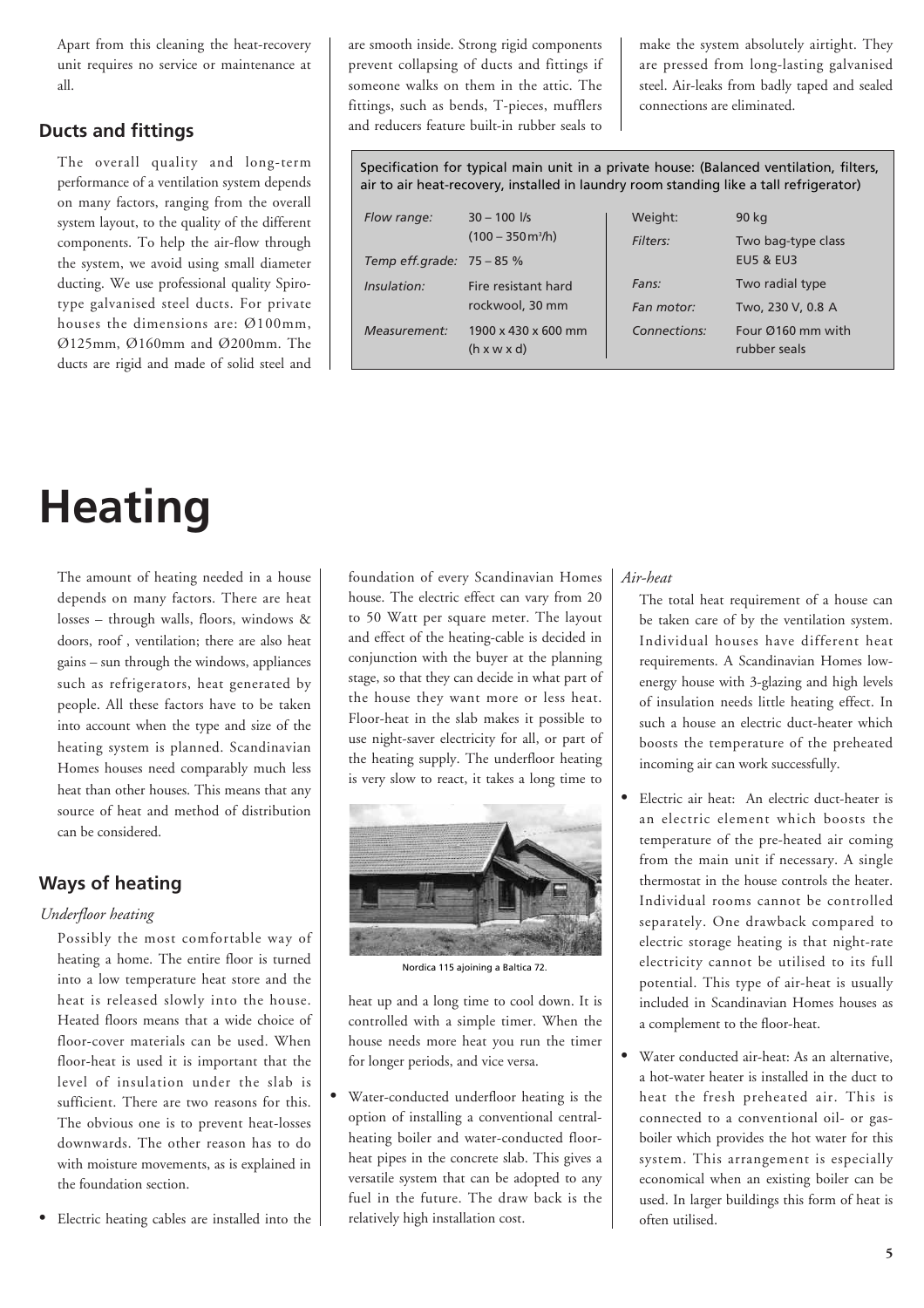

*The above illustrates the significant advantage that under floor heating has over conventional wall mounted radiator heating systems.*

#### *Fireplace*

Some owners of Scandinavian Homes houses have installed a cast-iron stove. A total independence from electricity for space-heating can be accomplished this way. A stove with a metal flue-pipe can be installed anytime, it doesn't have to be incorporated into the design at the planning stage. With the relatively small amounts of heat needed for our houses, one stove can be sufficient for the entire house. Clean fuels, such as fire-wood or turf briquettes can be used with minimum costs. A conventional open fireplace with chimney can, of course, be built into the houses. However, the open type is not recommended because of it's inefficiency and air pollution. In a



*Any type of small cast iron stove can successfully be installed in a Scandinavian Homes' house.*

Scandinavian Homes type house, there is a very high return on heat from a small stove. When a fire is lit, the room where the stove is located heats up quickly. The heat will spread indirectly around the whole house through the ventilation-system. One cannot expect to use the stove very often, as it would become to warm for comfort. For this reason a back-boiler in a stove to heat tap-water is difficult to utilise in a Scandinavian Homes house.

#### *Solar*

To some extent all Scandinavian Homes houses utilise passive solar heating. The triple glazing lets through the heat from the sun-light, and most of the heat is then trapped inside the house. By locating as many windows as possible to the south and avoiding windows on the north side, this effect is increased.

Active solar heating can also be incorporated. It is an especially attractive option for the heating of tap-water. A relatively simple solution incorporates a well-insulated storage tank connected to solar-panel(s). The cold water supply to the electric immersion-heater goes through a coil in the storage tank before it enters the electric water heater tank. Most of the energy used for hot tap-water would come from the solar-panel(s). The electric heater would only "top-up" the temperature of the hot-water. The result would depend on the efficiency and the size of the solar panel(s).

A simple system for heating tap water can consist of two collectors, a small circulation pump and a heat-exchanger connected to the regular hot water cylinder. Larger systems with several collectors connected to an accumulation tank can be designed.



#### *Solar collector for water systems, this one is from TeknoTerm.*

Each collector has a surface area of  $2.5m^2$ , and can collect 400kWh per m<sup>2</sup> per year. Weight 40kg. It has an expected life length of 30–40 years.

#### *Location guide*

- A. Hardened glass with low ironoxide content
- B. Teflon layer
	- C. Absorption layer with patented technique
	- D. Insulation with fibreglass surface
	- E. Aluminium frame
	- F. Sealant strip in EPDM-rubber
	- G. Back made of corrugated aluminium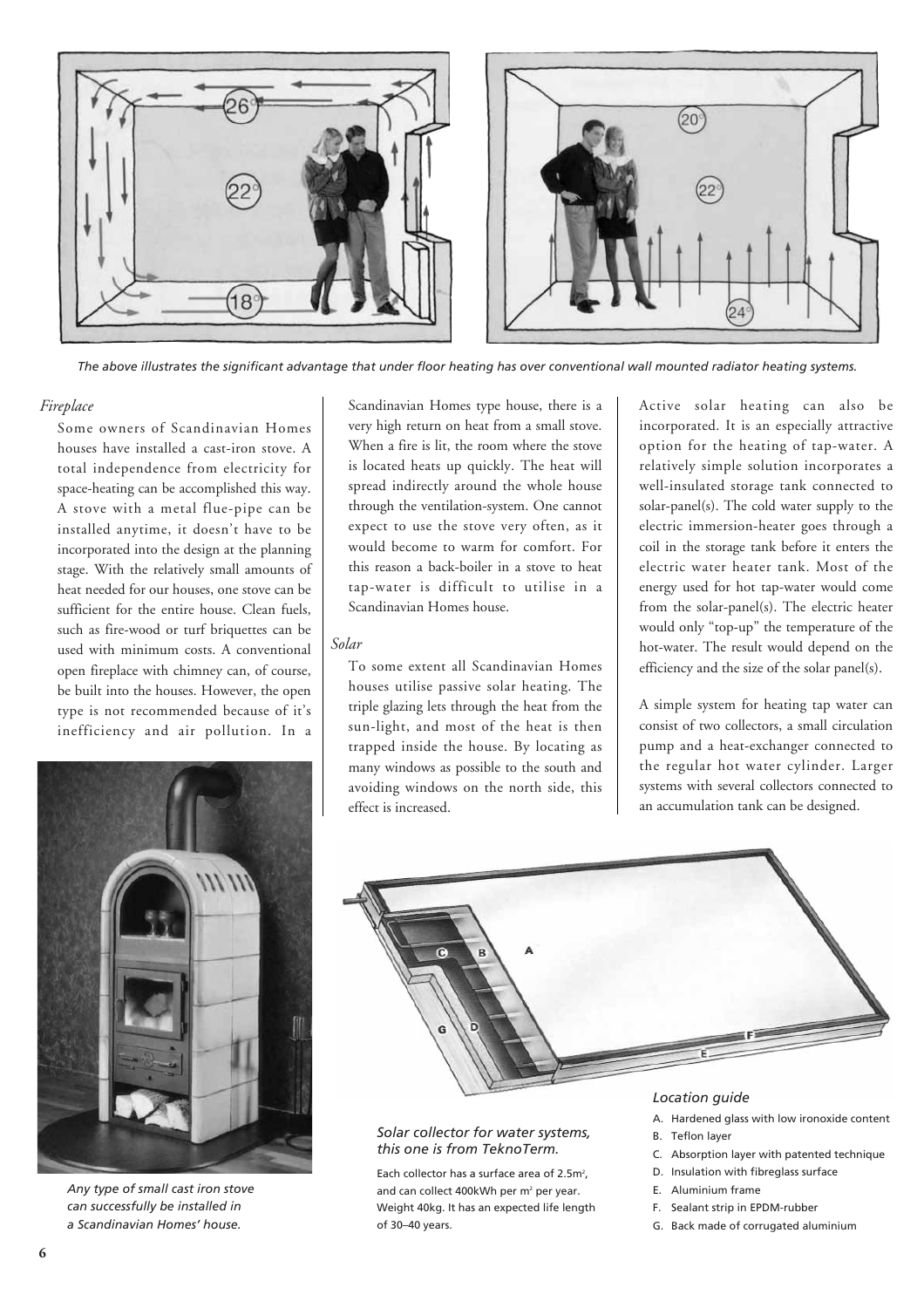#### **Example**

Before the Scandinavian Homes showhouse in Galway was extended, it was a Nordica 83. During these six years it was heated solely by one 1200W duct heater in the ventilation system. (This is the same electrical effect as 12 ordinary 100W lightbulbs!) The heater is thermostatically controlled from the hall. This effect was sufficient to keep the temperature in the entire house at around 22°C almost all year around. During the coldest, cloudy and windy days in the winter, the inside

temperature dropped to around 18°C. If 18° can be considered acceptable we may conclude that the minimum heating requirement for a 83m<sup>2</sup> Nordica type of house located on an exposed site in the west of Ireland is 1200W. Translated into Watts per square meter (W/m<sup>2</sup>) it works out as  $14W/m^2$ .

In order to save money one would like to use the cheap ESB night-rate. The concrete slab is an ideal storage place for the electric heat used during the night. We must use

the same amount of electricity in 8 hours as we would do in 24 hours in the show-house example above. In a  $83 \text{ m}^2$  house we need: 1200 kW = 1.2kW x 24 hours = 28.8kWh per 24 hours; 28.8kW/8 hours = 3.6kW. We would need an effect of 3.6kW for the night-heater to fully equal the continuos use of 1.2kW in the example above. This equals an effect per  $m^2$  of: 43W/ $m^2$  The installed effect in each individual house is usually lower than this. This can be discussed at planning stage.

# **Water**

#### **Water supply**

The heating of tap-water accounts for a large percentage of a household's energy consumption. An efficient plumbing arrangement keeps hot water pipes as short as possible and effective insulating lagging on all pipes helps to minimise energy wastage. Our type of pressurised water saving system is used all over the world apart from the British isles. It is basically a very simple system with a minimal amount of components and potential problems. Direct pressure from a mains supply, or your own pump, feeds the house. After the internal stopcock it is divided into two branches. One branch feeds all the cold water points through a manifold. The other branch goes into the hot water heater and from there to the hot water points through a manifold.

#### *Hot water heater-tank*

Usually referred to as the immersion heater tank. It is constructed to withstand the direct pressure.( Ordinary copper cylinders cannot do this). The tank is made of steel with a porcelain coating that repels bacteria and calcification. The water does not come in contact with copper in the tank – a clear health advantage. Another important detail is the quality of the thermostat – the temperature is infinitely adjustable in the range 5°C to 65°C. The heat losses are minimal because of superior insulation and therefore the heater can be left switched on at all times. Alternatively, nightrate electricity can be used with a time-switch installed; the small heat-losses mean that the water will stay hot from morning to evening.



#### *Metro hot water heater*

The unit is usually wall mounted in the laundry room. Capacity of 35–450 litres.

Behind the attractive case it is well insulated – it will retain the water temperature for a full week if no water is used.



#### *Location Guide*

- 1. Steel housing
- 2. Heat insulation
- 3. Emapan protection of all surfaces in contact with water
- 4. Heater protected from calcification in pipe
- 5. Magnesium anode for additional corrosion protection
- 6. Indicator light
- 7. Temperature adjustment and off switch
- 8. The hot water is tapped from the top of the tank
- 9. Temperature sensor
- 10. Safety thermostat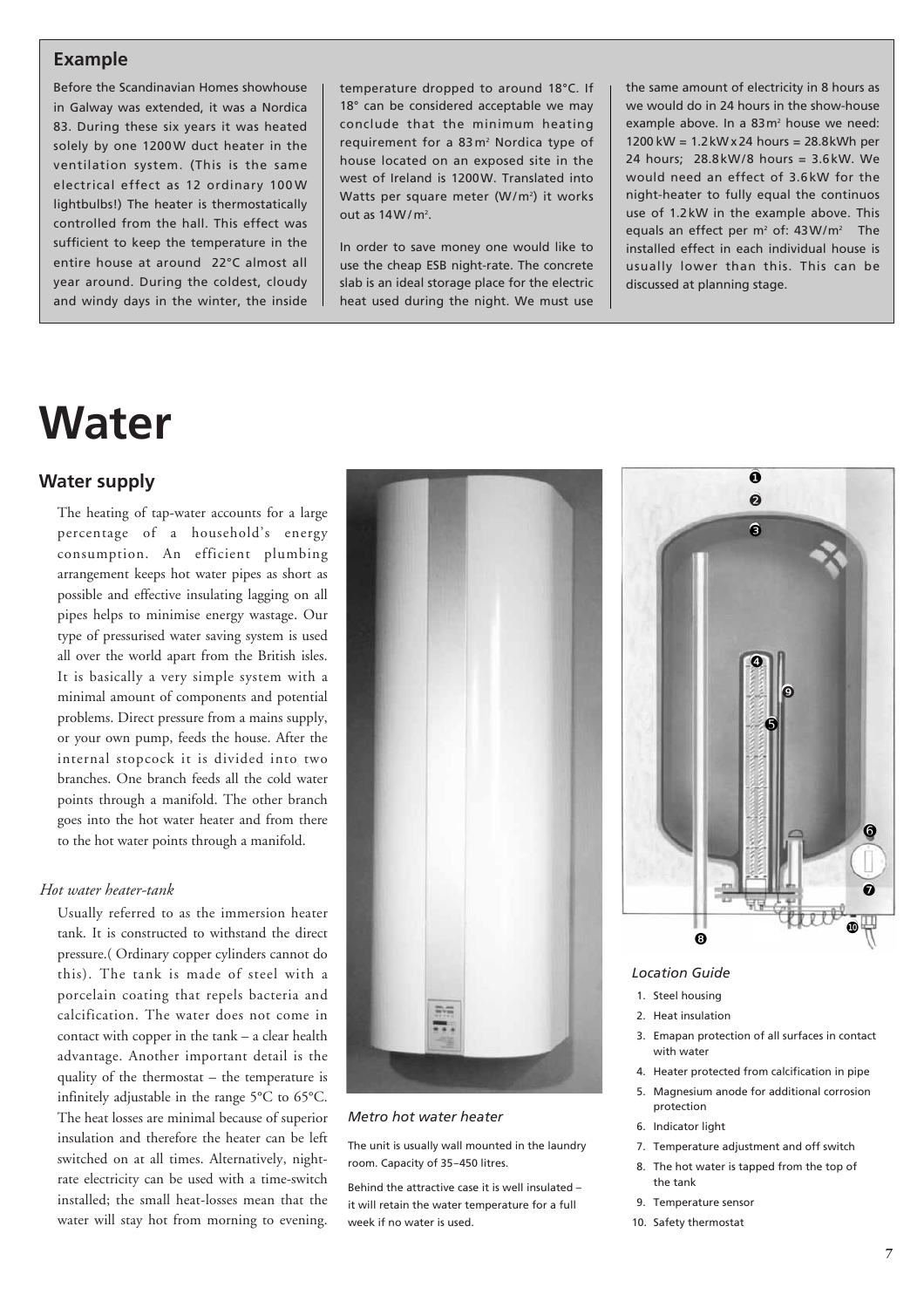

The heatlosses from the unit are exceedingly small so a traditional hotpress arrangement cannot be used as the surrounding cupboard will not get heated. The electric heating element is built into a ceramic-covered tube in the tank. Therefore the water does not come in direct contact with the heater. This precludes lime build-up on the heatingelement. It is dismountable for inspection. The unit's clean-cut design resembles a refrigerator and it does not have to be builtin. They are available in many sizes: 35, 60, 110 or 160 litres. The effect of the heating element varies between 1000–1500Watt, single phase 230V. They are pressure tested to 13.5bar.

#### *Plumbing*

All plumbing is concentrated to the laundry room. This room, as well as bath and shower rooms are waterproofed and equipped with a floor-trap. The watersupply pipe enters the house here, the water-heater is located here, and all waterpipes originate here. Manifolds divide the hot and cold water supply to cross-link polyethylene pipes that run without interruptions or hidden connectors, directly from the manifold to each tap. This makes the system leak-proof. All hot and cold water pipes are thermally insulated.

#### *Mixers*

The greatest advantage of a high pressure system lies in the saving of water used in each mixer. There is an air injection in the nozzle of the taps which gives the user the feeling of a powerful water-flow. In fact, less water is used in these taps than in ordinary taps. The mixer-taps are one-hand operated. You get the desired temperature almost immediately. The shower mixer is noticeably more comfortable and economical to use than the usual type on sale in Ireland. The kitchen mixer has a built-in safety valve for dishwasher connection. All mixers (except shower) have a ceramic-disc seal which is maintenance free and does not need replacement.

#### **Alternative arrangements**

Any type of water system can be installed in a Scandinavian Homes house. From the ordinary indirect system with an open tank in the attic to modern solar powered arrangements. We are interested in developing alternative systems for further heating/heat-recovery of water. Please talk to us about this if you have any ideas for your house.

#### **Waste water**

All sewage pipes are cast into the foundation in precise positions. The sewage ventilation pipe starts in the foundation and is connected to a vent tile through the roof. There are no unsightly and easily damaged piping arrangements on the outside walls. The pipe dimensions for grey-water waste are larger than usual in order to minimise the risks of reduced flow and blockages in the future. All pipes in the house are connected to one central outlet for further connection to septic tank / treatment system / sewage system. We can supply biological dry toilets, "Bio-let", that need no sewage connection at all. Alternatively, Swedish watersaving toilets that use only 2 or 4 litres for flushing (compared to 9 litres for the regular type on sale here) can be installed.

# **Foundation**

Most important of all in a sound house is a sound foundation.

- **1 Structural strength**
- **2 Moisture resistance against rain and damp rising from the ground**
- **3 Good thermal insulation.**

By using the laws of physics instead of

fighting them Scandinavian Homes can provide concrete rafts of extraordinary quality. By carefully insulating the raft from below with a permeable insulation, a moisture-mechanical advantage is attained – moisture will travel from the warmer concrete into the colder ground. Provided that this insulation is continued under and around the circumference of the entire foundation, a uniquely dry foundation is the result.

#### **Base unit**

Scandinavian Homes uses a specially insulated base unit around the perimeter of the foundation. It has a core of expanded polystyrene surrounded by fibreglassreinforced concrete. Moisture cannot penetrate the base unit because of the moisture mechanical advantage. The heatlosses are greatly reduced with all coldbridges eliminated. The base unit provides a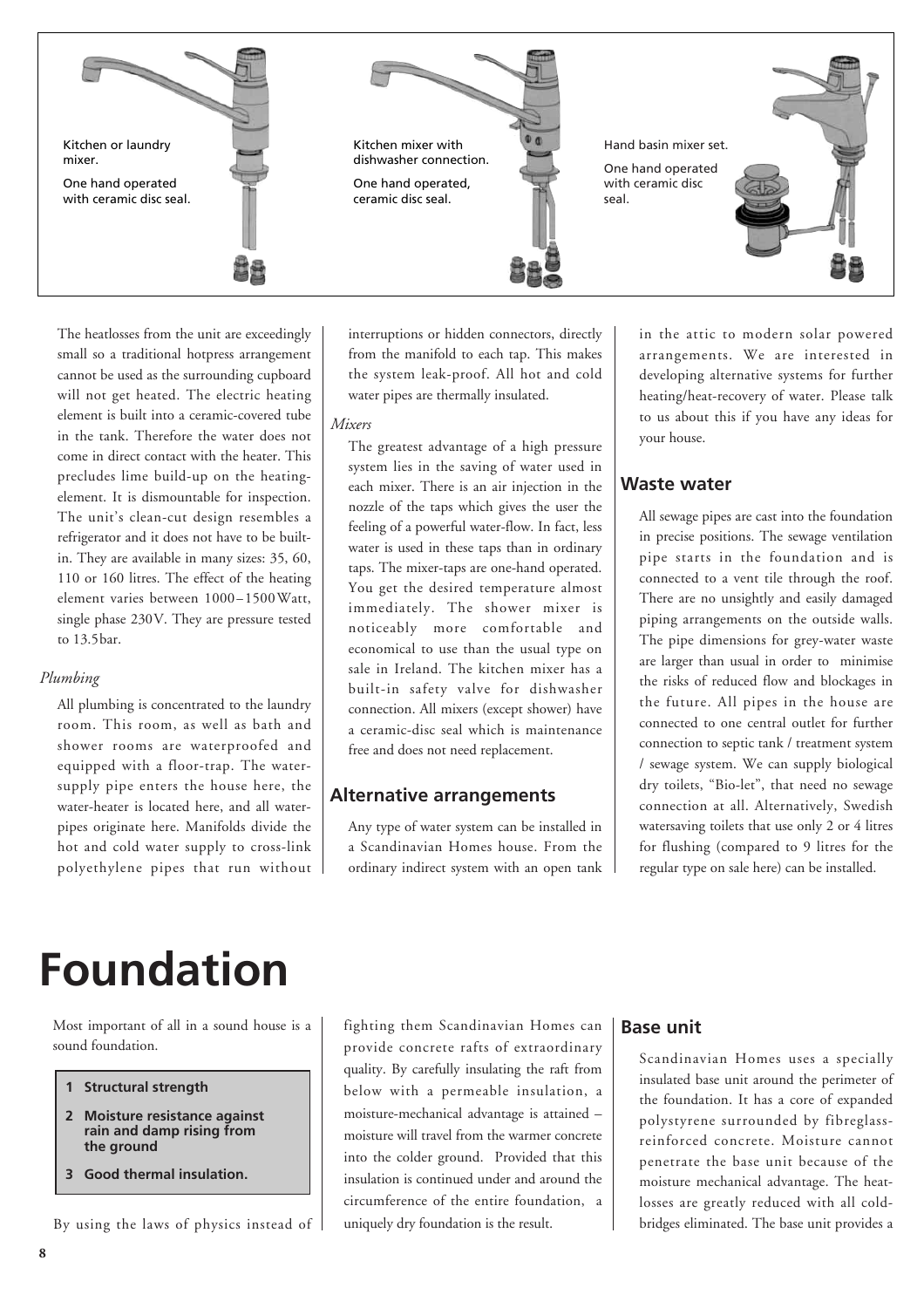finished surface which can be left as it is or plastered, painted or whitewashed. The base unit acts as shuttering when the concrete slab is poured. It is strong enough to support a non load-bearing brick wall, but primary loads should not rest on the base unit.

#### **Under-slab insulation**

60mm continuous and carefully fitted insulation of expanded polystyrene under the entire concrete slab ensures a dry and warm foundation. This can be increased to 120mm if desired. Where structural loads are carried by the foundation, an extruded high-density polyurethane insulation is used.

#### **Plumbing and phone**

All sewage plumbing is precision fitted into

the foundation. There is no unsightly plumbing around the outside of the house – only one central outlet. In bath and laundry rooms a slightly recessed floor trap is installed. This means that water damage in the future is eliminated because if a leak does occur, all water will find its way out through the floor-traps. The supply-water pipe and telephone duct is also built into the foundation.

#### **Underfloor heating**

By utilising the large mass and thermal heat capacity of the entire concrete slab, very effective storage heating is acquired. Special floor-heat-cable is installed in all foundations. The effect varies, depending on house and client requirements. For a normal family home of 100m2 , about 3000

Watt is sufficient. This can be compared with a standard ESB 3000 Watt storage heater that usually serves only one room! The Scandinavian Homes heat-storage arrangement has a storage capacity that is many times larger, and thanks to this the floor will never be particularly warm. The occupants control the heat from the floor by regulating the length of time it is running with a simple wall-mounted timer.

#### **Powerfloating**

Conventional steel enforcement is used and when the concrete is poured, careful powerfloating ensures a smooth surface. There is no need for more layers of screed. Later, carpets or timber can be installed directly onto the concrete surface.



#### **Moisture mechanical advantage**

When a raft foundation is insulated underneath with a permeable insulation, a moisture mechanical advantage is gained with the moisture travelling from the slab into the ground. How can this be possible? The ground has 100 % RH (relative humidity) and a definite temperature, for example 17°C. This gives a moisture pressure of 1937 Pa. The insulation gives the underpart of the concrete a higher temperature than the ground temperature, for example 20°C. The condensation moisture-pressure (at RH 100%) is 2338 Pa at this temperature. Because the moisture pressures strive to be equal, there is a moisture movement downwards. This moisture movement will continue until the moisture pressure is the same in ground and slab. In the example above this will be when the slab has a 83% RH. This moisture level is acceptable in most situations. To create a safe, dependable moisture movement downwards, a temperature difference of at least 2° is necessary. This occurs with 30–40mm insulation, when the foundation is not wider than approx. 15m. From a heat-insulation point of view, a thicker insulation is preferable as this gives an even better protection against moisture. The insulation has to be installed under the whole slab with no exceptions. In the

spring, when the floor-heat is switched off, a situation can arise where an underfoundation ground temperature is higher than the temperature of the concrete slab, with a reversed upward moisture movement as a result. To avoid the risk of this happening Scandinavian Homes take the following precautions:

- Limits the heating effect to around  $50$  W/m<sup>2</sup>,
- Careful installation of 60mm (optional 120mm) insulation,
- Includes polyethylene vapour barrier under the concrete.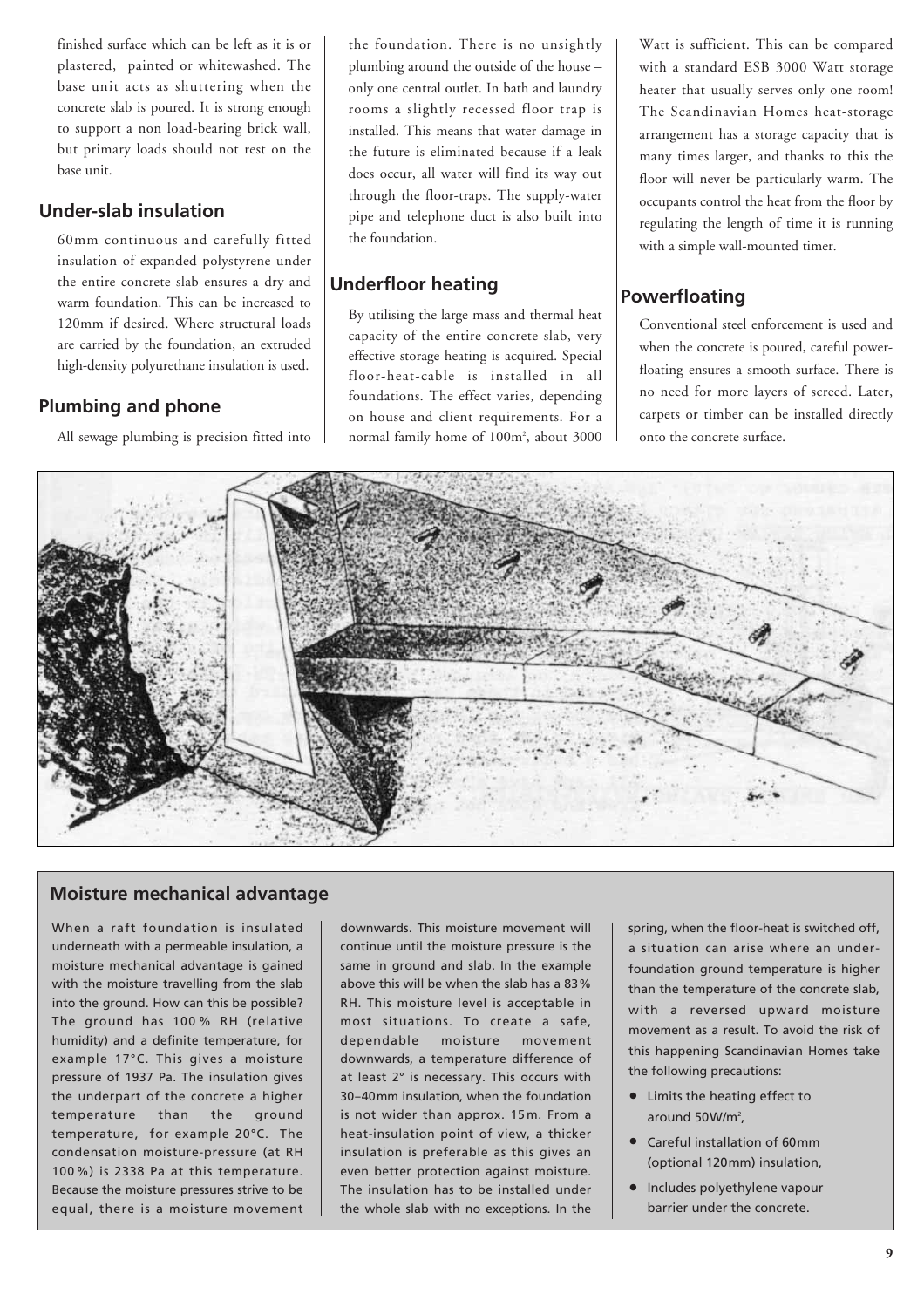# **Environmental aspects**

#### **Green alternative**

As we become more and more conscious of the detriment that is caused to the environment in order to achieve our basic housing needs, we often choose a "green alternative" which may unfortunately be more expensive than the regular more unsound product – naturally grown vegetables is one example.

#### **Increased standard of living**

In a timber frame house from Scandinavian Homes however, the opposite is true. The standard of living is substantially increased while the cost of living is substantially decreased and at the same time the method of building and running the house is environmentally friendly.

#### **Fight the greenhouse effect**

To start with, our houses are built from a natural resource, coniferous trees from managed forests in Scandinavia. These trees are not only replaced at a greater rate than they are being cut down but the material itself is helping to combat the greenhouse effect. All trees reduce CO<sup>2</sup> and produce oxygen which is vital to the living air that we breathe. What right does this generation of people in Europe and North America have to use up our planets fossil resources for thoughtless heating of poorly built houses? The massive combustion of oil and coal for production and running of environmentally unfriendly houses creates massive air pollution's which causes acid rain.

#### **Energy waste and pollution in the production of a house**

Considerably less energy is used to produce a timber frame house compared to a house with masonry walls. Timber requires relatively small amounts of energy to grow and process, and there is no need for huge environmentally unsound processing plants with smoke-emitting chimneys. The production does not create permanent scars and damage to nature as the production of concrete and steel does. Timber is also lightweight in relation to its size and strength which makes it economical to transport and to work with. Another bonus is that the waste from primary processing of timber can be used to make particle boards. Timber is a low pollution material – in felling, processing, use and disposal. Preservative treatments are needed for timber in some cases, and the treatment must to be carried out under properly controlled conditions. But in contrast to most other building materials it does not contribute to the "sick building" syndrome. This is usually caused by moisture penetrating and staying in the walls of houses with masonry outer walls.



Nordica 94 with upstairs door for proposed balcony.

#### **Life length and maintenance**

The expected life length of the house – and the time before major repairs are necessary – is an important environmental as well as economic issue. A house that works well over a long period of time will naturally be a lesser burden on the environment than one that needs frequent overhauls. A standard house with plaster outside of cement blocks will need some type of re-painting with very short intervals if it is to stay looking good. A stained timber panel would need new stain every 4 – 8 years for visual reasons. The plastered wall usually needs major repairs after 30–50 years. The effects of water and frost can cause cracks and movements of the cement blocks which makes the plaster fall off in places. The timber cladding is made of close grained pine with high levels of natural resin and also pressure treated. It is generally estimated that the cladding will last for 100 years in a maritime climate.

The fact that different types of materials, such as brick, PVC, aluminium and wood shrink and expand differently, is important for the maintenance and the life-span as well. In a house built of a mix of different materials, such as a regular cement block house, the following happens: Different parts of the house contracts and expands variously. Problems with cracks, leakage's and the deterioration of decoration details will occur quite rapidly. A timber frame house never develops these problems because the whole structure moves in the same way when temperature and moisture levels change over the year.

#### **Energy savings in the running of a house**

By far the most important aspect of the issue is the enormous saving on energy that living in a carefully constructed timber frame house entails. Houses consume almost two thirds of Ireland's annual energy bill. If regular houses were insulated to Swedish standards, heating bills would be cut by 90 %. When you think about it – there must be something wrong somewhere. The average outside temperature in Ireland is +10.1°C. The desired inside temperature is about +20°C (which very few ordinary houses can give its occupants today). The difference is only 10°! It should not take much energy to make up this difference. In northern countries the difference between inside and outside temperature is often between 30° and 50° and people manage without paying high energy costs – because they just had to develop better houses. Ireland could save an awful lot of fuel, money and decrease the amounts of air pollution. All this at the same time as the standard of living would increase dramatically with houses that are warm and habitable in all rooms all the time!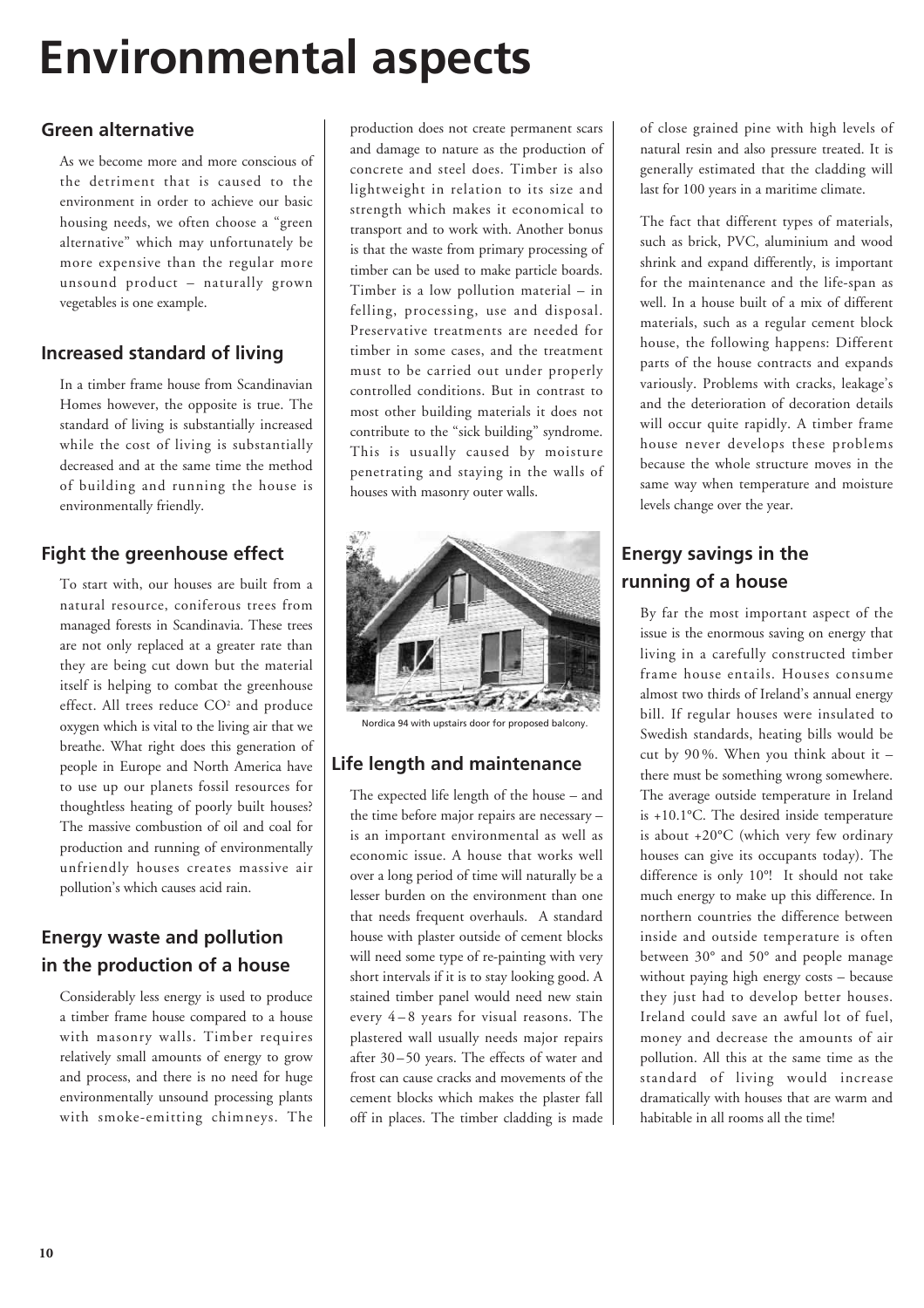

**11**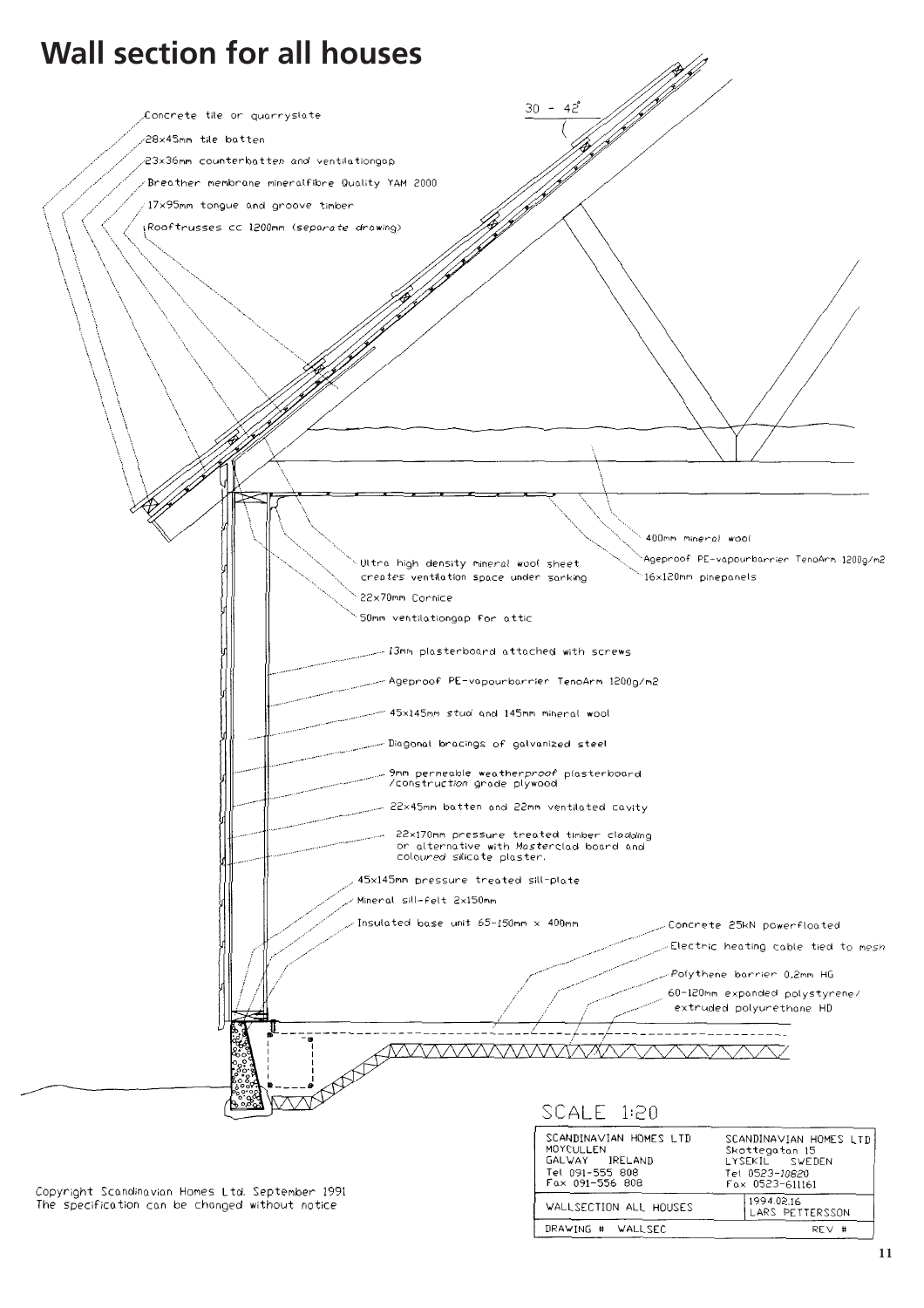Windows are all triple glazed with low emission glass on the inside and argon gas in the two 12 millimetre gaps between the panes.

External doors are all insulated to give a U-value of W/m2 k.

External walls are insulated with 145mm mineral wool (optionally increased to 240mm).

Concrete foundation slab is fully insulated underneath with 60 mm expanded polystyrene/extruded polyurethane (optionally increased to 120mm), and around the edges with a special base unit which has a thickness of between 65mm and 120mm.

The attic is insulated with 400mm mineral wool in between and over the rafters.

There is the option of having an attic structural conversion included with all our houses, except Atlantica with 30° roofpitch.

All our houses are constructed using a modular production system.

### **Four Series of houses**

We offer four series of houses (Atlantica, Baltica, Nordica and Hibernia). All houses are built to the same basic specification. The series differ from each other only in the width of the main body of the building.

Within each series the width of all houses are the same and variations are achieved by increasing the lenght only.

Each house number corresponds to the actual floor area of that house. Here are examples of popular dimensions:

| House<br>type | Internal<br>width (mm) | External<br>width (mm) | Internal<br>length (mm) area ( $m^2$ ) | Floor |
|---------------|------------------------|------------------------|----------------------------------------|-------|
| Atlantica     | 5.684                  | 6,106                  | 9,600                                  | 55    |
| Baltica       | 7.484                  | 7.906                  | 9.600                                  | 72    |
| Nordica       | 8,684                  | 9,106                  | 9,600                                  | 83    |
| Hibernia      | 10.484                 | 10,906                 | 9,600                                  | 101   |

# **Features Atlantica Series**

Internal width: 5.7 metres. A standard roof pitch of 30° can be increased to 40°. This is the narrowest house from our range. It has the same external width as the traditional cottages of rural Ireland, but is much wider inside because the external walls are not as thick. An Atlantica size can be increased simply by adding to the overall length. For example, an Atlantica 147 is 5.7 metres wide and 25.5 metres long. It is a fact however, that a long, narrow house will be more expensive to build, per square metre, and will cost more to heat than a square shaped house.











**ATLANTICA 55** Floor area  $55m^2 - 587$ sqft





**ATLANTICA 75** Floor area 75m<sup>2</sup> - 807sqft



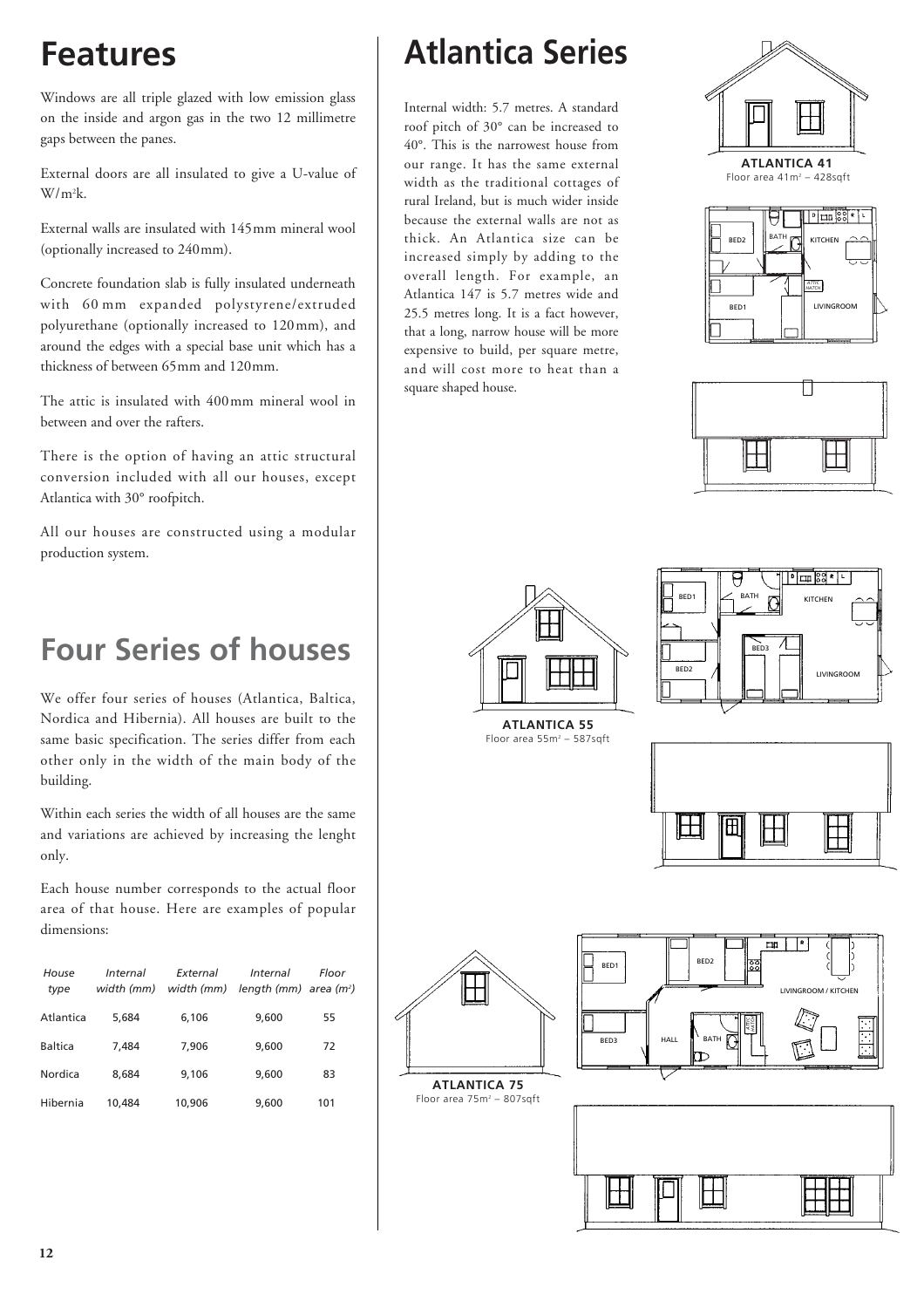### **Baltica Series**

Internal width: 7.5 metres. A standard roof pitch of 35° can be increased to 42°. The Baltica is also a relatively narrow structure, and with increased roof pitch, it's dimensions are similar and in proportion to the traditional farmhouses in the Irish landscape. This feature makes it a good choice in locations where an indigenous shape is preferable or is stipulated in the planning regulations. As with all our houses, it can be finished with timber cladding, or with a modern silicate plaster on a fibre silicate board.



**BALTICA 72** Floor area 72m<sup>2</sup> - 773sqft









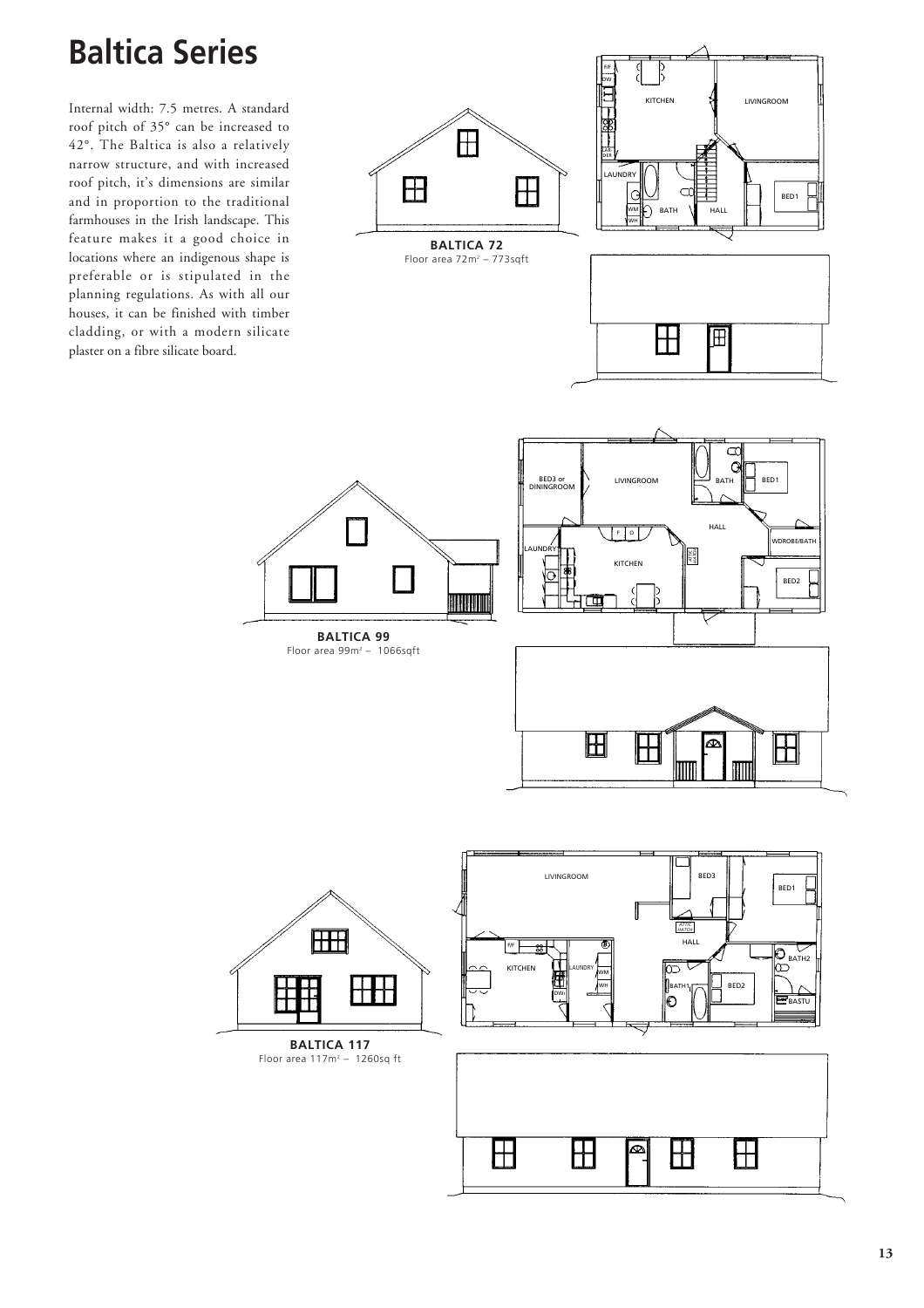# **Nordica Series**

Internal width: 8.7 metres. A standard roof pitch of 30° can be increased to 40°. This is the best-selling house type in the range. It is a relatively wide structure, and therefore has a relatively small surface area. This characteristic makes the Nordica more economical to produce and very energy efficient to operate – especially if the site allows the windows to be positioned so as to get maximum benefit from passive solar radiation. South, east and west-facing windows optimise solar heat gain.

Before it was extended, our show house in Galway was constructed as a Nordica 83. The Nordica 94 is now the most economical size of house available. It is also the most popular size of all our houses.



**NORDICA 83** Floor area 83m<sup>2</sup> - 897sqft











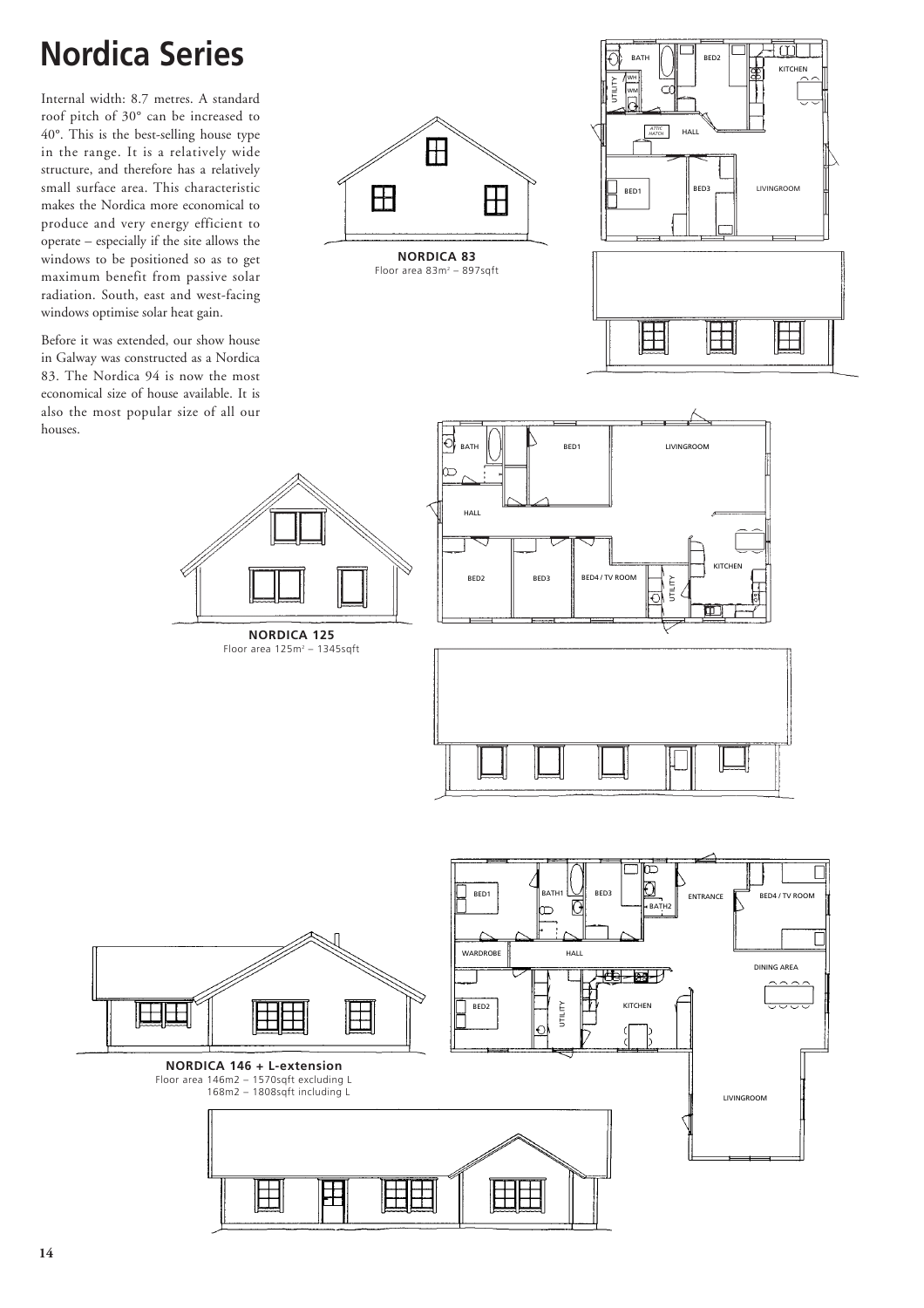### **Hibernia Series**

Internal width: 10.5 metres. A standard roof pitch of 30° can be increased to 40°. This is the latest house type in our range. It is a wide bodied structure which is suitable as a large home or for other uses. An Hibernia 63-type has been added to our show house in Galway (previously, a Nordica 83).

Having a relatively wide structure means the Hibernia is energy efficient because of it's small surface area relative to floor area.

Our challenge is to design the Hibernia to prevent the house becoming too dark inside due to a lack of natural light. For this reason, the addition of extra light shafts from the options list ensures that all the rooms towards the centre of the house will receive as much natural light as possible.







**HIBERNIA 164** Floor area  $164m^2 - 1760$ sqft